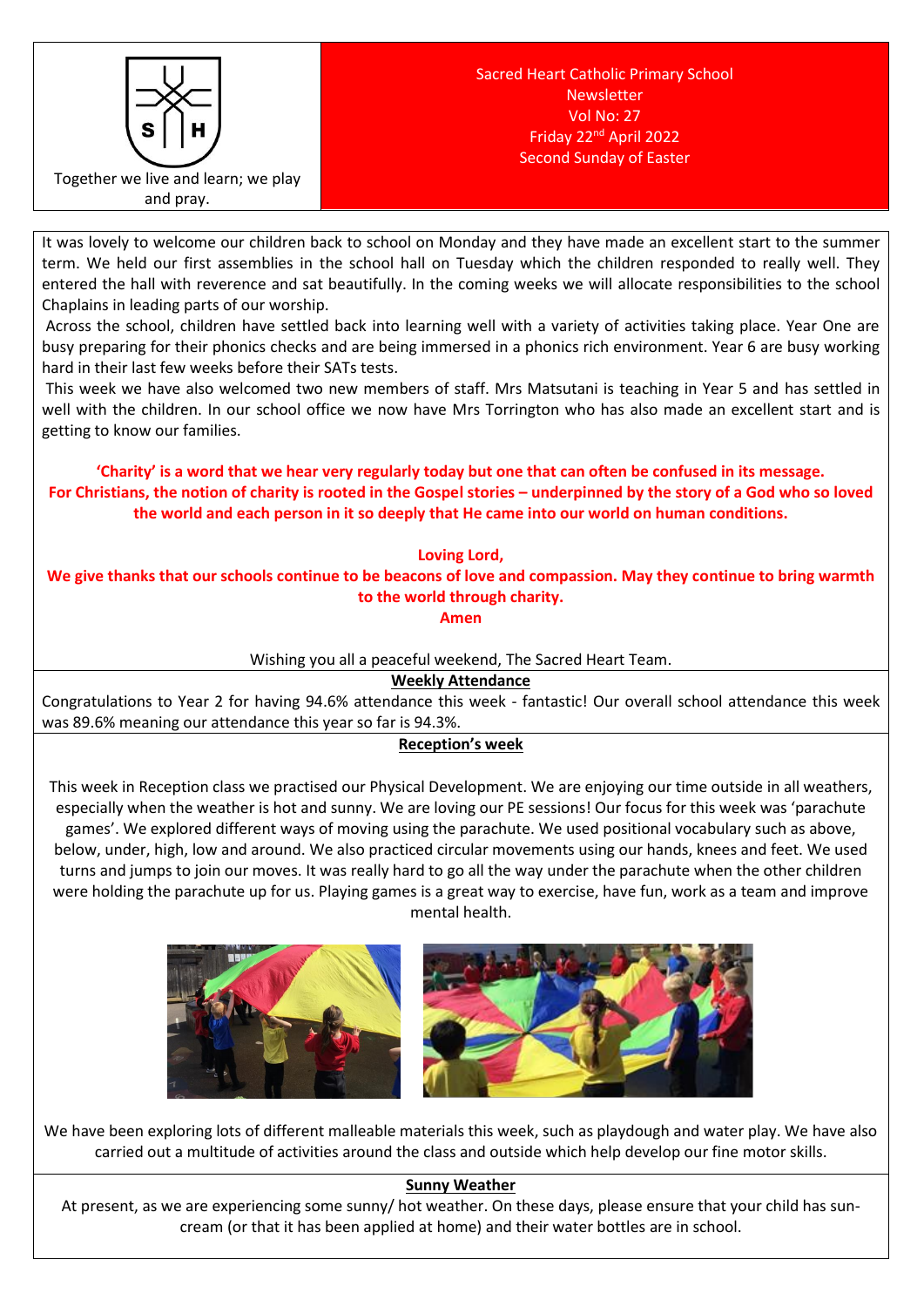### **Year Two**

## Beware wild animals on the loose!

Year Two were surprised after break time on Tuesday to find footprints of five different animals all over their classroom! They were able to identify four of them as a panda, polar bear, baby elephant and an orangutan. They made a wanted poster to try and find the unidentified creature. Amazingly, the National History Museum saw their posters and was able to identify it as a dodo! They wrote a letter to Year Two. The children have written letters back asking lots of questions

about the dodo. Please keep a look out as we think all the creatures are still on the loose!<br>21 Ok. 22 **12 Ok. 22 Please Accept the loose** Dear Sir/Madama Musing: A unknown creature Musing: A unknown treature<br>with strange foot prints who Thank dassroom We think it has thin feathers on its wings. It might have very sharp claws be carefull. Have you cheature's

#### **Simply Out of School – After School Care**

Our club runs from Monday to Friday until 5.45pm (term time only). Children are collected from class by our qualified staff and taken to the mobile classroom where the club is held. Club fees can be paid by cash, bank transfer or childcare vouchers. We offer lots of fun, games and much more! For more information on fees, registration and bookings please contact Emma on 01656 372910 or by email [emma@simplyoutofschool.co.uk](mailto:emma@simplyoutofschool.co.uk)

www.simplyoutofschool.co.uk

#### **Outdoor Shoes**

As we need to use all of the outdoor space during all break and lunchtimes our Key Stage 2 children are spending a great deal of time on the school field. Please could all children bring a set of outdoor shoes that they can wear when playing on the field.

**COVID Risk Assessment**

Please visit the school website to see the reviewed COVID Risk Assessment.

## **Nationwide**

Finally, a reminder that Nationwide School Uniforms is our uniform provider. Please visit <https://www.nationwideschooluniforms.co.uk/school-uniform/primary-school/sacred-heart-rc-primary-school> for all school uniform purchases.